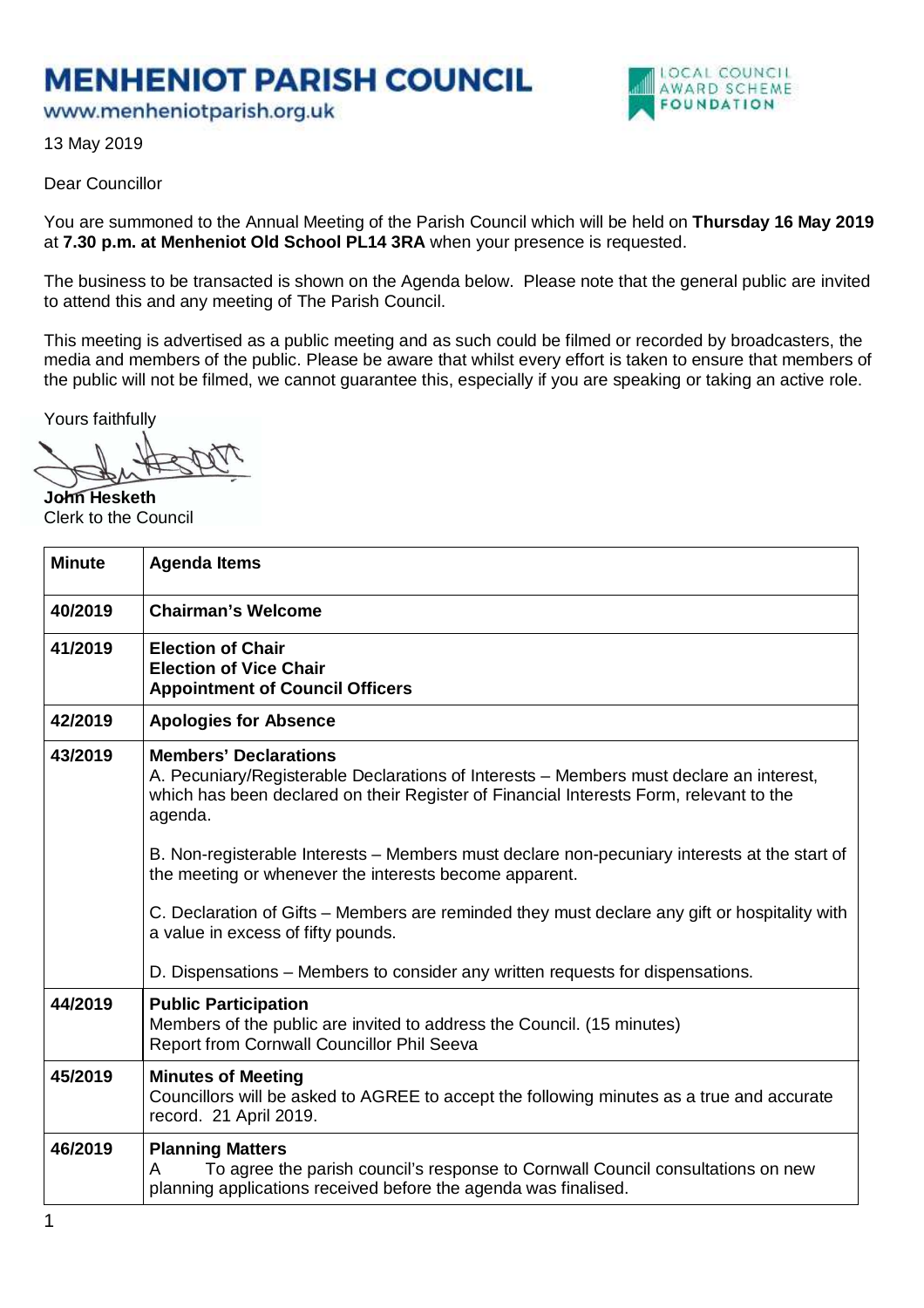|         | Reference: PA19/02756                                                                                                                                                                                                      |                                                  | Location: Cartuther Barton Horningtops Liskeard Cornwall PL14 3PS<br>Proposal: Listed Building Consent for the conversion of existing listed barn to form two<br>dwellings, conversion of existing barn as single dwelling together with associated works. |      |                      |  |  |
|---------|----------------------------------------------------------------------------------------------------------------------------------------------------------------------------------------------------------------------------|--------------------------------------------------|------------------------------------------------------------------------------------------------------------------------------------------------------------------------------------------------------------------------------------------------------------|------|----------------------|--|--|
|         | Ref: PA19/02946<br>Location: Oakleigh Cottage Tregondale Menheniot Liskeard Cornwall PL14 3RG<br>Proposal: Alterations and extension to dwelling with the demolition of the garage / utility/ WC,<br>with associated works |                                                  |                                                                                                                                                                                                                                                            |      |                      |  |  |
|         | Any applications received by Cornwall Council by the time of the meeting. Information<br>В<br>only. None received.                                                                                                         |                                                  |                                                                                                                                                                                                                                                            |      |                      |  |  |
|         | C<br>Planning applications approved by Cornwall Council. None.                                                                                                                                                             |                                                  |                                                                                                                                                                                                                                                            |      |                      |  |  |
|         | Planning applications refused by Cornwall Council or withdrawn by the applicant.<br>D<br>Information only. None.                                                                                                           |                                                  |                                                                                                                                                                                                                                                            |      |                      |  |  |
| 47/2019 | <b>Financial Matters</b><br>Accounts for Payment - Schedule 2018/19 - Members are to consider the payment<br>A<br>schedule and agree payment.                                                                              |                                                  |                                                                                                                                                                                                                                                            |      |                      |  |  |
|         | <b>Date</b>                                                                                                                                                                                                                | Payee                                            | <b>Description</b>                                                                                                                                                                                                                                         | CQ   | £                    |  |  |
|         | 16/05/2019                                                                                                                                                                                                                 | <b>ICO</b>                                       | Data protection fee                                                                                                                                                                                                                                        | 1882 | 40.00                |  |  |
|         | 16/05/2019                                                                                                                                                                                                                 | Rob Craig                                        | Ground maintenance                                                                                                                                                                                                                                         | 1883 | 640.00               |  |  |
|         | 16/05/2019                                                                                                                                                                                                                 | John Hesketh                                     | Expenses                                                                                                                                                                                                                                                   | 1884 | 91.75                |  |  |
|         | 16/05/2019                                                                                                                                                                                                                 | Came & Co                                        | Insurance                                                                                                                                                                                                                                                  | 1885 | 585.47               |  |  |
|         | 30/05/2019                                                                                                                                                                                                                 | John Hesketh                                     | Salary                                                                                                                                                                                                                                                     |      |                      |  |  |
|         | 30/05/2019                                                                                                                                                                                                                 | <b>HMRC</b>                                      | <b>PAYE</b>                                                                                                                                                                                                                                                |      |                      |  |  |
|         |                                                                                                                                                                                                                            |                                                  |                                                                                                                                                                                                                                                            |      |                      |  |  |
|         |                                                                                                                                                                                                                            |                                                  |                                                                                                                                                                                                                                                            |      |                      |  |  |
|         | All cheque payments today<br>£<br>1,357.22                                                                                                                                                                                 |                                                  |                                                                                                                                                                                                                                                            |      |                      |  |  |
|         | В                                                                                                                                                                                                                          | Direct Bank Payment & Receipts. For information. |                                                                                                                                                                                                                                                            |      |                      |  |  |
|         | <b>Date</b>                                                                                                                                                                                                                | Payee                                            | <b>Description</b>                                                                                                                                                                                                                                         | Pay  | £                    |  |  |
|         | 01/04/2019                                                                                                                                                                                                                 | South West Water                                 | <b>Water Allotments</b>                                                                                                                                                                                                                                    | DD   | 24.41                |  |  |
|         | 08/04/2019                                                                                                                                                                                                                 | <b>EDF</b>                                       | <b>Electricity supply</b>                                                                                                                                                                                                                                  | DD   | 95.01                |  |  |
|         | 02/04/2019                                                                                                                                                                                                                 | Lloyds Bank                                      | Cash withdrawl                                                                                                                                                                                                                                             | DC   | 200.00               |  |  |
|         | 29/04/2019                                                                                                                                                                                                                 | Cartridgesave                                    | Printer supplies                                                                                                                                                                                                                                           | DC   | 50.47                |  |  |
|         | 03/04/2019                                                                                                                                                                                                                 | <b>TSO Host</b>                                  | Web hosting                                                                                                                                                                                                                                                | DC   | 41.99<br>£<br>411.88 |  |  |
|         | <b>Bank Receipts Schedule</b>                                                                                                                                                                                              |                                                  |                                                                                                                                                                                                                                                            |      |                      |  |  |
|         | <b>Date</b>                                                                                                                                                                                                                | Payer                                            | <b>Description</b>                                                                                                                                                                                                                                         |      | £                    |  |  |
|         | 09/04/2019                                                                                                                                                                                                                 | Lloyds Bank                                      | Interest                                                                                                                                                                                                                                                   |      | 1.04                 |  |  |
|         | 08/04/2019                                                                                                                                                                                                                 | <b>Cornwall Council</b>                          | Precept & CTS                                                                                                                                                                                                                                              |      | 10432.68             |  |  |
|         |                                                                                                                                                                                                                            |                                                  |                                                                                                                                                                                                                                                            |      |                      |  |  |
|         | All bank receipts this period                                                                                                                                                                                              |                                                  |                                                                                                                                                                                                                                                            |      | 10,433.72<br>£       |  |  |
|         | С<br><b>Bank Reconciliation.</b><br>This report may be viewed on the council's website                                                                                                                                     |                                                  |                                                                                                                                                                                                                                                            |      |                      |  |  |
|         | A councillor will be invited to review bank payments from the previous month<br>D                                                                                                                                          |                                                  |                                                                                                                                                                                                                                                            |      |                      |  |  |
|         | E<br>Councillors will be asked to approve the Council's Annual Governance &<br>Accountability Return 31 March 2019 and receive a commentary from the auditor.                                                              |                                                  |                                                                                                                                                                                                                                                            |      |                      |  |  |